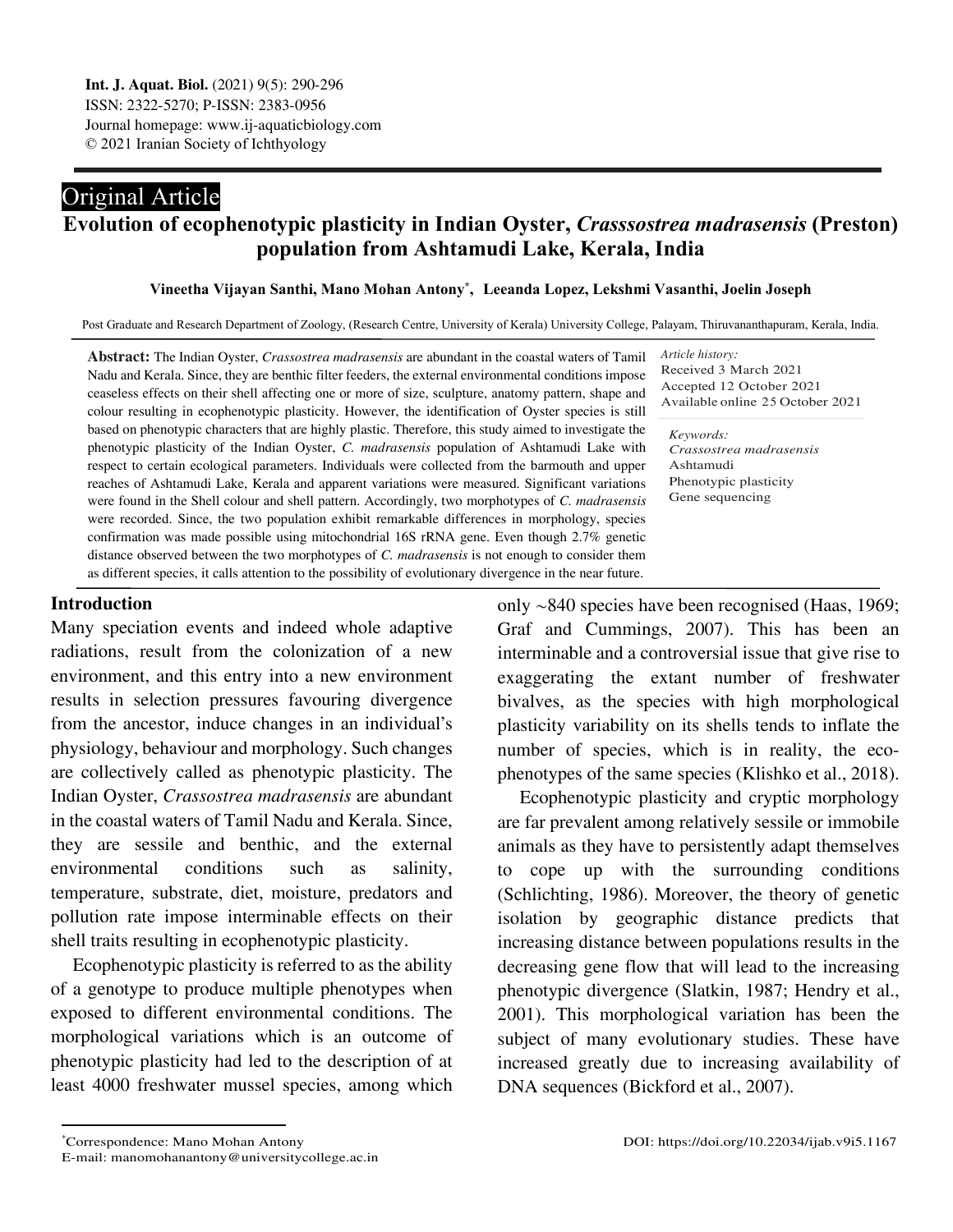

Figure 1. Location map of Ashtamudi Lake showing the study sites (Station I-Perumon Lake, Station II-Thekkumbhagam Lake).

As bivalve molluscs are closely related to their external environment, the changes in the allied habitat can be meticulously monitored using their shell morphology. Therefore, this is an attempt to look over the phenotypic plasticity of the Indian Oyster, *C. madrasensis* population of Ashtamudi Lake with respect to certain ecological parameters.

#### **Materials and Methods**

Live samples of *C. madrasensis* was collected randomly from the oyster beds of two ecologically different sites of Ashtamudi Lake, viz. Site I, Perumon (upper reach, Lat-8.961508, Long-76.607392) and Site II, Thekkumbhagham (estuarine barmouth region, Lat- 8.955707, Long-76.549566) for a period of six months, from March 2019 to August 2019 (Fig. 1). The study sites were surveyed every month at low tides and samples were collected by hand picking method from intertidal regions and shallow coastal waters. After collection, the live samples were brought to the laboratory for further investigations. Samples for molecular analyses were immediately transferred to absolute alcohol. Fifty individuals from each site was used for the morphological and morphometrical analysis. Water samples were collected from the sampling sites during morning hours between 8 a.m.

to 11 a.m. and used for the analyses.

The pH of water samples was recorded using a calibrated digital pH pen. The surface water temperature was recorded at the sites using an accurate mercury thermometer. Dissolved oxygen which was fixed in situ was estimated by Winkler's method (APHA, 1989). Salinity of the water sample was estimated by silver nitrate method (Trivedy et al., 1987). Total hardness and TDS was estimated using standard procedures of APHA (1989).

Samples were photographed and morphological characters were examined according to Durve (1974). Classification were referred to the World Register of Marine Species (Preston, 1916). Thirty individuals were randomly selected and used for morphometric analysis. According to Moore et al*.* (1971) and Dillon and Manzi (1989), 12 morphometric characters were selected and abbreviated as TW (Total Weight - gm), SWW (Shell Wet weight - gm), SDW (Shell Dry Weight - gm), MW (Meat weight - gm), MC (Meat Content - %), SCV (Shell Cavity Volume - ml), SV (Shell Volume - gm), SD (Shell Density - SDW to SV), SH (Shell Height - mm), SL (Shell Length - mm), SD (Shell Width - mm) and SH/SL (Ratio of Shell Height to Shell Length). Data analysis of the morphometric parameters were done by ANOVA. The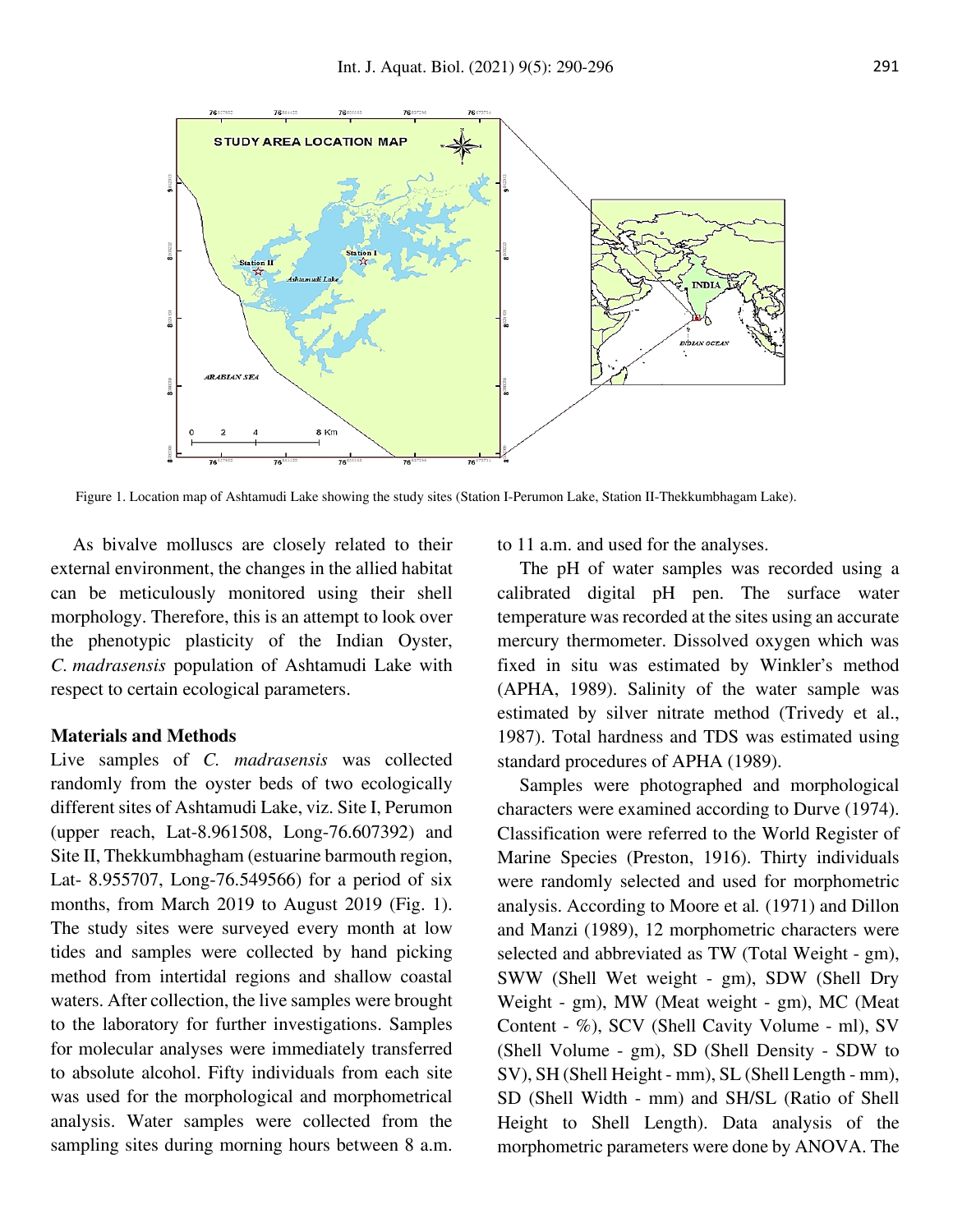

Figure 2. Morphotypes of *Crasssostrea madrasensis*. (A) right valve dorsal (B) right valve ventral (C) left valve dorsal (D) left valve ventral.

differences in mean were tested using Duncon analysis. Significant level used was *P*≤0.05. All the statistical analysis was performed using the software SPSS 22.0 for windows.

The uncertainity in species identification due to phenotypic plasticity was addressed by performing16S rRNA gene sequencing proceeded by BLAST analysis. The genomic DNA was isolated from the muscle tissue using NucleoSpin® Tissue Kit (Macherey-Nagel) following manufacturer's instruction. DNA amplification of partial mitochondrial 16S rRNA was obtained using the primers 16Sar 5' CGCCTGTTTATCAAAAAACAT 3' and 16Sbr 5'CCGGTCTGAACTCAGATCAC GT3' (Palumbi et al., 1991). The PCR cycles were carried out in a Mastercycler PCR System (Eppendorf) under the following conditions: an initial denaturation for 3 min at 94°C, followed by 35 cycles of 40 s at 94°C, 40 s at 48°C annealing temperature, 40 s at 72°C, and with a final 5-min extension at 72°C. PCR products were purified using ExoSAP-IT (GE Healthcare). Sequencing reaction was done in a PCR thermal cycler (Gene Amp PCR System 9700, Applied Bio systems) using the BigDye Terminator v3.1 Cycle sequencing Kit (Applied Bio systems, USA) following manufactures protocol. Genetic distance between two morphotypes ('p' distance) was calculated, the estimates of evolutionary divergence between the sequences were inferred using MEGA 7.

## **Results**

**Morphological and morphometrical analysis:** Two different morphotypes of *C. madrasensis* were recorded from Ashtamudi Lake with respect to the two different ecological sites. The two morphotypes were clearly distinguishable from each other in terms of the shell type, shape, size, internal shell colour, colour and position of muscle scars (Fig. 2):

**Morphotype I from Site I**: Greenish yellow shells with brittle lamellae, umbos not prominent with shallow cavity, smooth inner surface and having purple around whole or part with dark purple to black shell outline. Adductor muscle scars reniform, deep purplish in colour and posterior in position.

**Morphotype II from Site II**: Whitish yellowish shells with solid lamellae, left valve (lower valve) thick, heavy, concave and deeply cupped, umbos prominent with deep and chalky cavity, inner surface white, outlines absent, adductor muscle scars dark purplish to black, D-shaped and sub-central in position.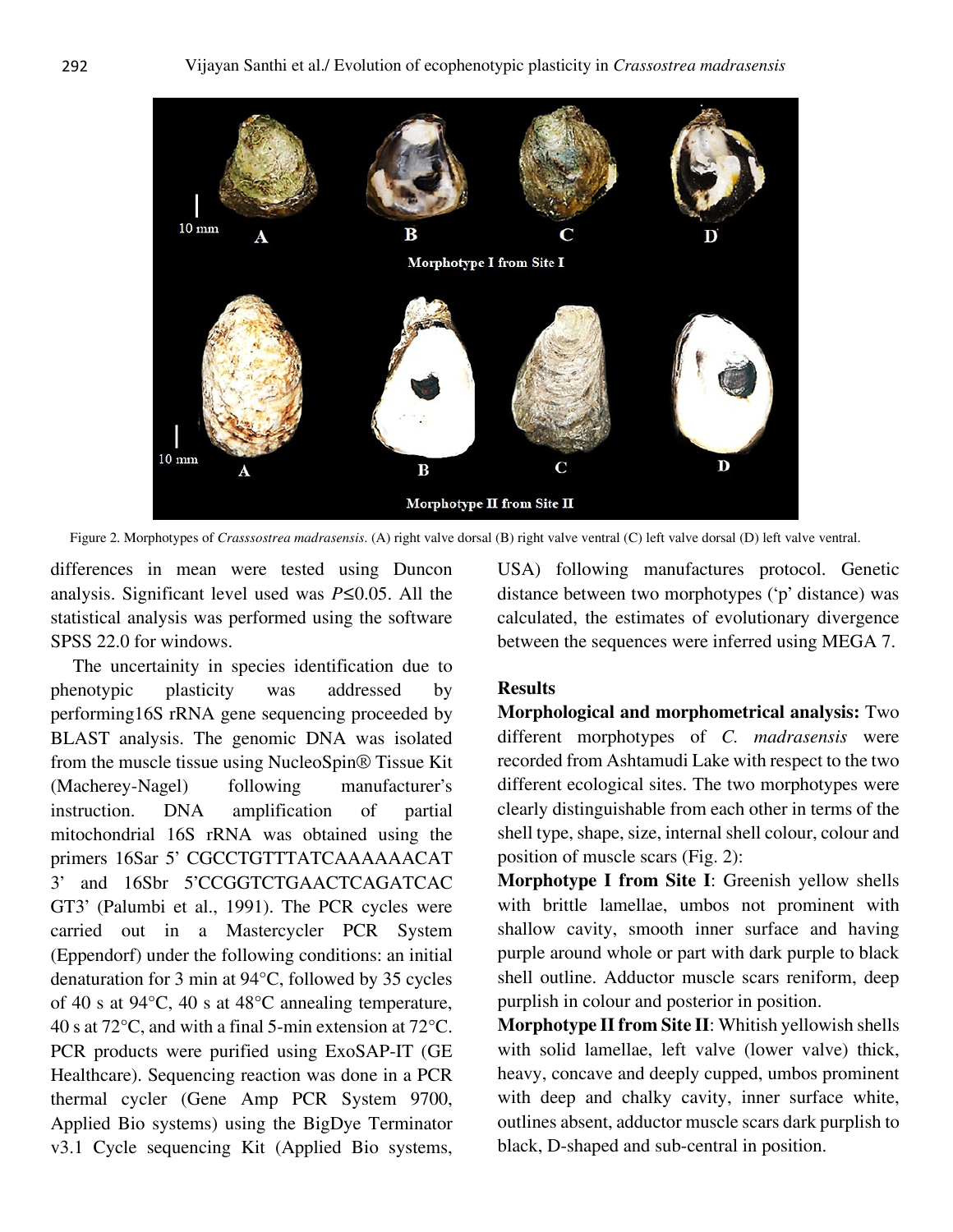|  |  |  |  | Table 1. Morphometric analysis of Morphotype I and Morphotype II of Crasssostrea madrasensis. |  |  |  |
|--|--|--|--|-----------------------------------------------------------------------------------------------|--|--|--|
|--|--|--|--|-----------------------------------------------------------------------------------------------|--|--|--|

|              |               | Morphotype I (from Site I) |           | Morphotype II (from Site II) |        |           |  |
|--------------|---------------|----------------------------|-----------|------------------------------|--------|-----------|--|
|              | range         | mean                       | <b>SD</b> | range                        | mean   | <b>SD</b> |  |
| TW           | 51.94-72.14   | 60.38                      | 6.95      | 149.14-268.1                 | 183.5  | 29.9      |  |
| <b>SWW</b>   | 34.82-81      | 48.35                      | 11.17     | 60.28-165.43                 | 133.7  | 34.3      |  |
| <b>SDW</b>   | 12.1-52.38    | 32.92                      | 9.1       | 59.8-206.4                   | 130.54 | 35.92     |  |
| <b>MW</b>    | $4.9 - 8.7$   | 6.3                        | 1.32      | 7.76-19.07                   | 11.33  | 2.9       |  |
| <b>MC</b>    | 8.23-13.4     | 10.5                       | 2.26      | 4.49-7.72                    | 6.17   | 1.05      |  |
| <b>SCV</b>   | $7.00 - 31$   | 16.93                      | 7.2       | 21-48                        | 34.2   | 8.17      |  |
| <b>SV</b>    | 10.54-46.37   | 29.82                      | 12.1      | 52.6-112.26                  | 80.51  | 15.55     |  |
| <b>SDN</b>   | $0.38 - 3.33$ | 1.3                        | 0.8       | 1.14-2.59                    | 1.62   | 0.38      |  |
| <b>SH</b>    | 48.2-107      | 69.2                       | 13.43     | 79-125                       | 103.21 | 12.9      |  |
| SL           | 38.2-69       | 52.6                       | 8.05      | 52-95                        | 73.61  | 13.93     |  |
| <b>SD</b>    | 21-46         | 31                         | 7.71      | $22 - 61$                    | 37.62  | 10.91     |  |
| <b>SH/SL</b> | 1.02-1.55     | 1.32                       | 0.14      | 1.04-1.75                    | 1.43   | 0.22      |  |



Figure 3. Monthly variation of pH from the two sites of Ashtamudi Lake.



Figure 4. Monthly variation of temperature from the two sites of Ashtamudi Lake.

Remarkable variations were also observed in the overall morphometry of two morphotypes. Apart from MC, all the parameters show higher values for Morphotype II. The morphological parameters such as TW, SWW, SDW and SV were two times greater for Morphotype II, whereas MW, SCV and SH were doubled in Morphotype II. (Table 1).



Figure 5. Monthly variation of salinity from two sites of Ashtamudi Lake.

**Molecular analysis:** Since the two morphotypes exhibited phenotypic plasticity, species confirmation was done through mitochondrial 16S rRNA gene sequencing method. FASTA sequences with 558 and 590 bp were interpreted from the Chromatogram. The BLAST analysis of the 16S rRNA gene sequences obtained from morphotypes 1 and II showed 99.79 and 99.78% similarity with *C. madrasensis* (Accession no. JF915515) in the NCBI GenBank, respectively. These sequences were submitted in NCBI GenBank with accession number of MN508435 (Morphotype I) and MN508481 (Morphotype II). Evolutionary divergence between the sequences were estimated. Codon positions included were 1st+2nd+3rd+Noncoding. There were a total of 487 positions in the final dataset with 13 base differences contributed to 2.7% genetic distance between both the morphotypes.

**Water quality parameters:** The water quality of Perumon Lake and Thekkumbhagm Lake exhibited a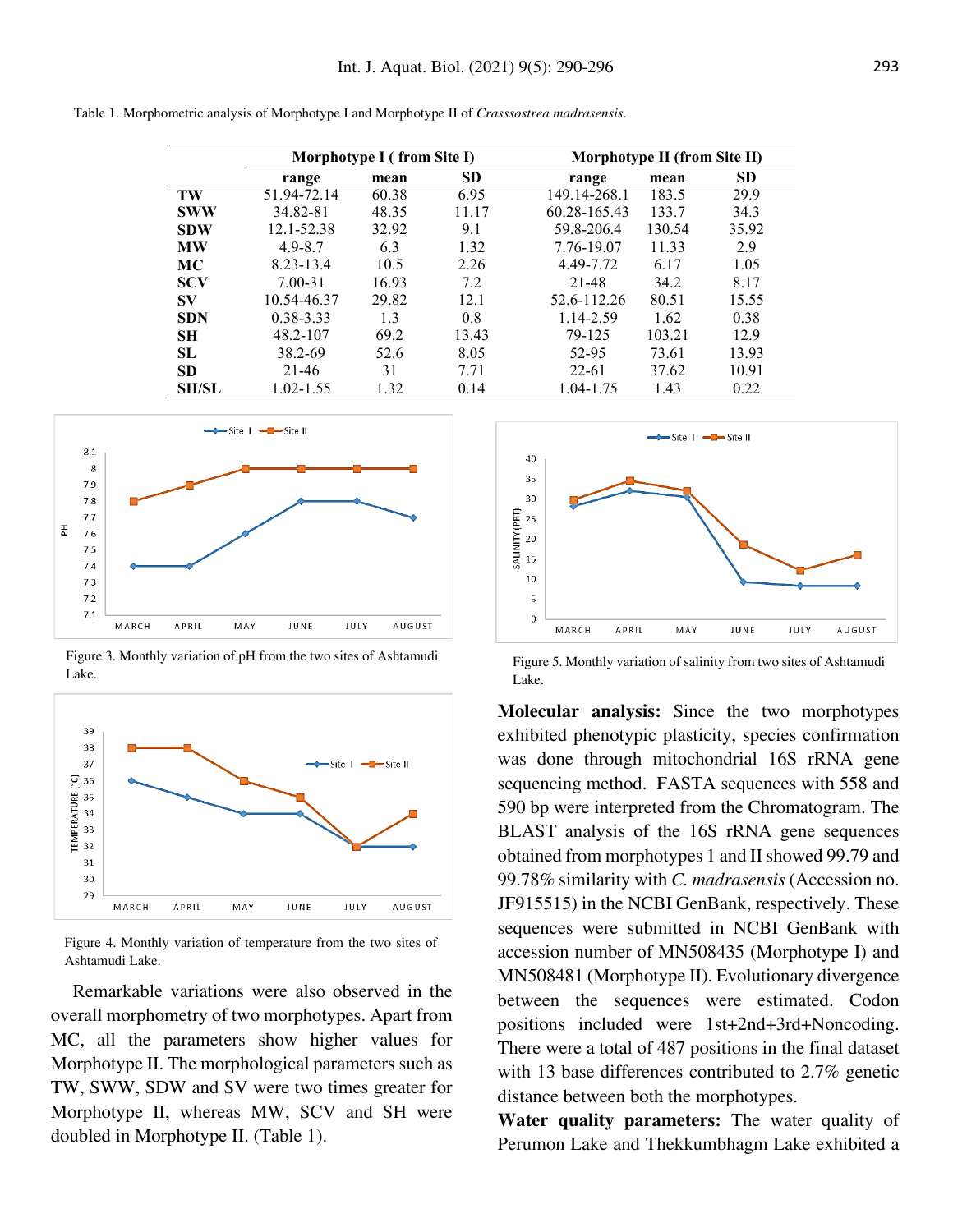

Figure 6. Monthly variation of hardness from two sites of Ashtamudi Lake.



Figure 7. Monthly variation of dissolved oxygen from the two sites of Ashtamudi Lake.

continuous change with respect to the environmental conditions. A seasonal pattern was observed in both the sites, where highest values were recorded from Thekkumbhagam region (Figs. 3-8).

## **Discussions**

The observed ecological parameters determine the morphological and physiological properties of *C. madrasensis*, so the variation in the external environment creates differences in the individuals of the same species between the different ecological sites. Being ectosomatic organ, shell faster than the internal organs reacts to fluctuations in the external environment, which allows them to adapt to a wide range of environmental conditions (Severtsov, 1939).

Several studies have showed morphological variations of the shell among populations in different habitats (Mackie and Topping, 1988; Hornbach et al., 2010). A study reported that a single species could be light and laterally compressed in form in headwaters, but heavier and more laterally inflated in downstream



Figure 8. Monthly variation of Total Dissolved Solids (TDS) from the two sites of Ashtamudi Lake.

waters (Utterback, 1917). This agrees with the findings of the present study where the populations of *C. madrasensis*, exhibited remarkable variation in the external shell traits between the barmouth region of Thekumbhagam Lake and upper stream portions of Perumon Lake. As a result, two morphotypes of *C. madrasensis* were observed in the present study with respect to the changes in the morphology and morphometrical parameters.

The uneven shell thickness and shorter forms of *C. madrasensis* from Site I, was the result of crowding due to population density and increased depth gradient. Therefore, the morphotype I showed an allometric growth of the shell and also resulted in the crooked forms of shells in Site I (Rao and Nayar, 1956). Therefore, crowding strongly affects shell shape. The shell size was found to be doubled, deeper and elongated in barmouth population (Site II), in order to counter involuntary dislodgement by turbulence and currents in the barmouth region and the protection offered by rocks or hard substrates in the Site II influences the lateral growth of Morphotype II (Denny et al., 1985).

The shell weight of *C. madrasensis* from sites I and II varied greatly (48.348±2.883 gm and 133.662±8.854 gm, respectively). The comparative drop in salinity in the Perumon region, cause the decreased CaCO<sub>3</sub> supply thereby shell thickness and shell density in Site I population, whereas a reciprocal reaction was observed in Site II with increased salinity ranges upto 32.08 ppt due to the influx of sea water.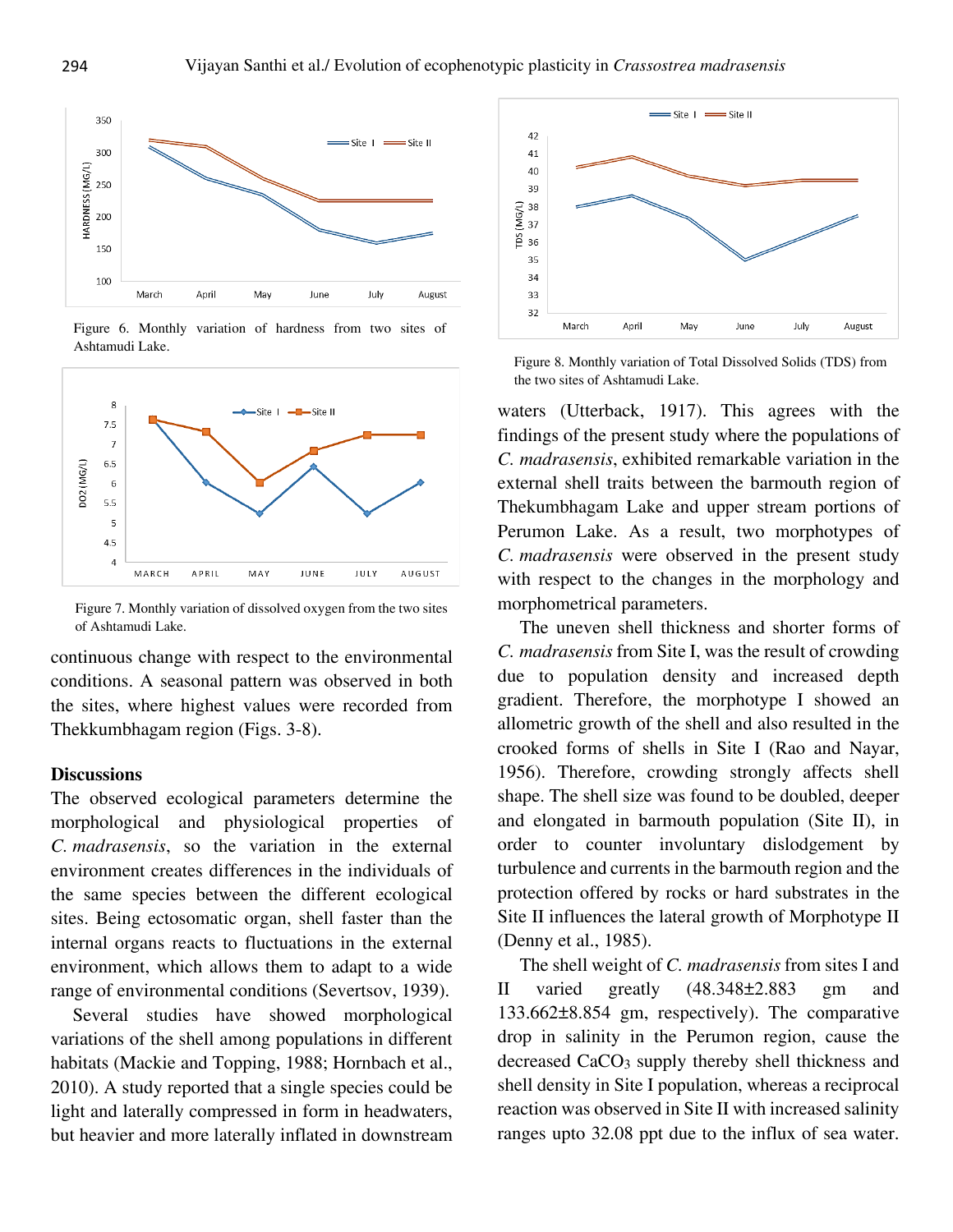This is in accordance with the findings of Aguirre et al. (2006) and Krapivka et al. (2007) in the mytilids, *Mytilus chilensis* and *Brachidontes* species, respectively, where the influence of salinity was observed on the shell shape along the clines. The parameters such as total weight, meat weight, shell weight, shell length, shell height, shell width etc. were also found to be doubled in the samples collected from Thekkumbhagam region. Being an estuarine portion, Thekkumbhagam region possesses more nutrient sources than Perumon region and the buffering activity of the estuary in turn have an influence on the fluctuations in water quality.

The conventional identification thus failed to address the species identity due to phenotypic plasticity, where morphological and morphometrical data supports two distinct taxa, while it is the genetic data that provided information of phenotypic plasticity. Therefore, combinations of genetic, biological, and morphological information are recommended for developing conservation strategies of these highly imperiled animals (Inoue et al., 2013). Ecophenotypic plasticity is controlled by one or two environmental factors that are subjected to the evolutionary change (Schneider et al., 2010). Even though 2.7% genetic distance observed between the two morphotypes of *C. madrasensis* is not enough to consider them as different species, in turn, it calls attention towards the emergence of evolutionary divergence of these two populations in the near future. Stanley (1970) showed that much of this diversity is the result of evolutionary adaptation to the hydrology and sedimentology of a particular niche. Therefore, the pattern of phenotypic integration can be modified by natural selection to enhance adaptation to the external environment or to maintain the coherence of the internal developmental system (Hansen and Houle, 2004), therefore 'constraints' are actually forms necessary substrate for natural selection to work (Matthen and Ariew, 2002).

In this context, it is expected that if gene flow between distant localities is low, adaptation to local environments generates shell-shape variation via selection. Therefore, variation between adjacent

populations could be due to phenotypic plasticity, while between distant populations the restricted gene flow caused by physical and biological barriers which could promote adaptive divergence (Marquez and Molen, 2011). Since bivalves are sessile, the habitat fragmentation and the restricted gene flow can give rise to reproductive isolation and genetic divergence. Moreover, the given anthropogenic disturbance of habitats and human driven climate change accelerates this process, therefore, it is crucial to understand evolutionary responses to this vicariant phenomena and to develop proper conservation practices for taxa in peril.

## **References**

- Aguirre M.L., Perez S.I., Sirch Y.N. (2006). Morphological variability of *Brachidontes swainson* (Bivalvia, Mytilidae) in the marine Quaternary of Argentina (SW Atlantic). Palaeogeography, Palaeoclimatology, Palaeoecology, 239(1-2): 100-125.
- APHA. American Public Health Association, Water Pollution Control Federation. (1989). Standard methods for the examination of water and wastewater, 17.
- Bickford D., Lohman D.J., Sodhi N.S., Ng P.K., Meier R., Winker K., Ingram K.K., Das I. (2007). Cryptic species as a window on diversity and conservation. Trends in ecology and Evolution, 22(3): 148-155.
- Denny M.W., Daniel T.L., Koehl M.A.R. (1985). Mechanical limits to size in wave‐swept organisms. Ecological monographs, 55(1): 69-102.
- Dillon R.T., Manzi J.J. (1989). Genetics and shell morphology in a hybrid zone between the hard clams *Mercenaria mercenaria* and *M. campechiensis*. Marine Biology, 100(2): 217-222.
- Durve V.S. (1974). On the specificity of Madras backwater oyster *Crassostrea madrasensis* Preston and the American oyster *Crassostrea virginica* Gmelin. 142 p.
- Graf D.L., Cummings K.S. (2007). Review of the systematics and global diversity of freshwater mussel species (Bivalvia: Unionoida). Journal of Molluscan Studies, 73(4): 291-314.
- Haas F. (1969). Superfamilia Unionacea. Das Tierreich 88. Gruvter. Berlin. 663 p.
- Hansen T.F., Houle D. (2004). Evolvability, stabilizing selection, and the problem of stasis. Phenotypic integration: Studying the ecology and evolution of complex phenotypes. pp.130-150.